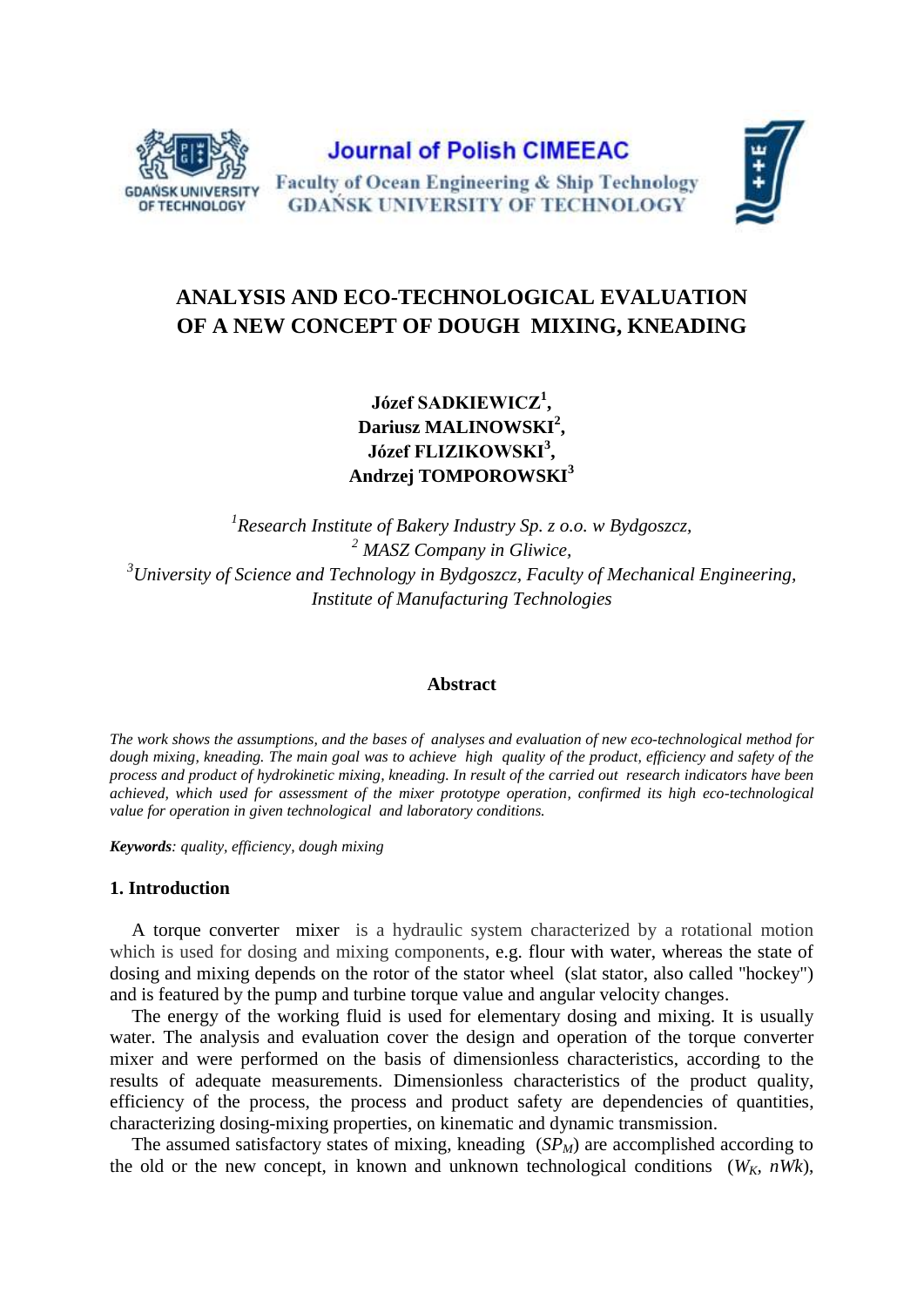which are identified, matched, analyzed, investigated and evaluated by the designerconstructor.

The purpose of this research is to analyze and evaluate technological conditions of a new hydrokinetic mixer (*nWk*) by means of technological indicators of the product quality, the process efficiency and environmental estimators of the process safety as satisfactory states of mixing assumed to be reached (*SPM*).

#### **2. Presentation of the concept and its initial evaluation**

Creative activity – within the space of innovativeness of design conceptual solutions – involved identification of dosing- mixing solutions with the use of available devices, machines, and systems, as well as - providing original concepts of problem solutions.

Torque converter mixer is the answer and conceptual solution to the problems connected with the mixing product quality, the process efficiency, speed of mixing, and above all, due to a close working space – it reduces dusting and carries out the process with low power demand per efficiency unit. Dosing-mixing, takes place between the blades of the pump-turbine depending on the rotational speed and the rotor space filling degree, with optimal pressure, feed control and zero dusting.

One of the way to find a solution is presented in table 1 along with an initial, expert assessment of the task.

| No. | Idea, concept                                 | <b>Expert evaluation</b>                                  |             |  |  |  |  |
|-----|-----------------------------------------------|-----------------------------------------------------------|-------------|--|--|--|--|
| 1.  | Components                                    | <b>Indicator</b><br><b>of</b><br>$\mathbf{a}$<br>variable | Evaluation* |  |  |  |  |
|     | Drive of pump and turbine                     | Water pressure                                            | 6           |  |  |  |  |
|     |                                               | Expenditure of water                                      | 6           |  |  |  |  |
|     |                                               | flow                                                      |             |  |  |  |  |
|     |                                               | Flour expenditure                                         | 3           |  |  |  |  |
|     |                                               | Temperature                                               | 3           |  |  |  |  |
|     |                                               | Indicator of mixing                                       | 6           |  |  |  |  |
|     |                                               | Energy consumption                                        | 3           |  |  |  |  |
|     |                                               | <b>Concept evaluation</b>                                 | 27          |  |  |  |  |
|     |                                               | no.7                                                      |             |  |  |  |  |
|     | Hydrokinetic dosing-mixer. Dosing             |                                                           |             |  |  |  |  |
|     | mixing takes place between the blades of a    |                                                           |             |  |  |  |  |
|     | pump-turbine depending on the rotational      |                                                           |             |  |  |  |  |
|     | speed and the rotor space filling degree with |                                                           |             |  |  |  |  |
|     | optimal pressure and no space dusting.        |                                                           |             |  |  |  |  |

*Tab. 1. Universal variables and their indicators for eco-technological evaluation of the innovative mixing concept of hydrokinetic mixing [18]*

\*- *0 negative evaluation eliminates the concept!*

*Evaluation was performed on the basis of indicators, criteria based subjective assessment, with the use of four evaluation values: 0 – negative, excluding a concept from further consideration 1- merely acceptable, 3 – satisfactory, 6 – excellent for a potentially optimal solution.*

In the upper part of the device there are systems for dosing components: flour, yeasts, additives, water, air which are fed in appropriate portions to the mixing chamber formed from the pump and turbine housing, according to the principle of hydrokinetic devices (clutches, gears).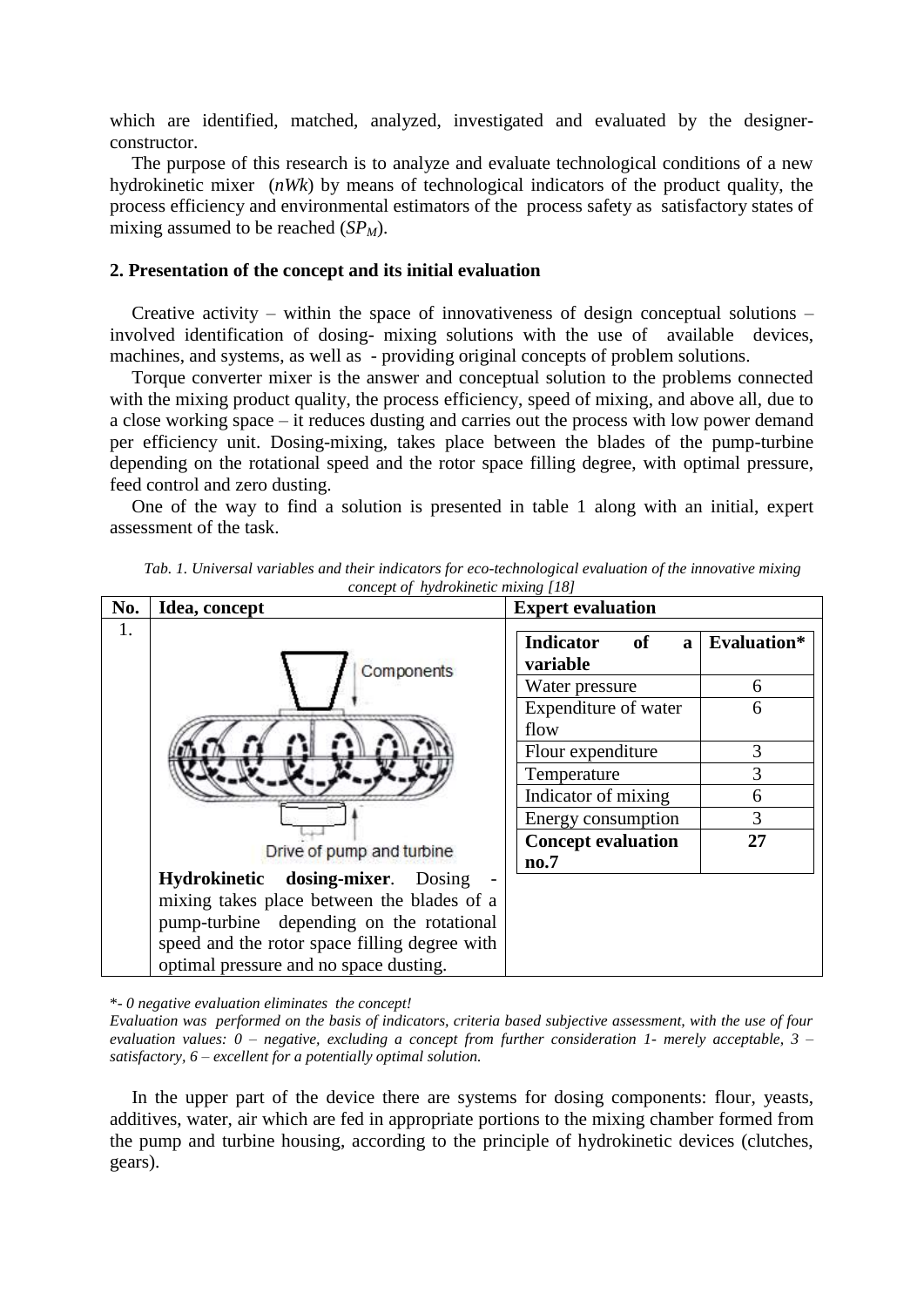#### **3. Indicators, technological and ecological criteria**

A scheme of a simple single-range torque converter mixer, "conceptually" isolated from a technological system, is presented in fig 1. Such a torque converter mixer consists of three basic components: rotor of a turbine pump (1) and the turbine rotor (2) with overlapping axes of rotation and a coaxial immovable rotor of the stator wheel (3). Their shape is usually similar to a torus filled with fluid. Each of the rotors is equipped with blades. They are used to change velocity vector of the dosed and mixed substance (flour with water and dough components) flowing through the inter-blade channels, subsequently changing its momentum. The momentum changes are accompanied with an impact of the dosed-mixed substances on the rotors blades, in effect of which a mixture is created and torque occurs on each of them.



*Fig. 1. Scheme of one range torque converter mixer*

The input shaft of the torque converter mixer, with structure corresponding to the scheme shown fig.1, is connected with the pump rotor by means of a rotating housing. Blades of this rotor force circulation of working mass of the torque converter mixer (powdery, fluid, semifluid etc.). Then, the rotational motion mechanical energy supplied to the input shaft is converted into kinetic energy of the dosed-mixed components. The input shaft of the torque converter mixer is connected with the turbine rotor. On the blades of the rotor kinetic energy of the substance is converted fragmentarily into mechanical energy of the rotational motion. The wheel is an element needed to adjust dosing-mixing intensity and the value of torque between the input and output shafts of the torque converter mixer. It has also a shape of a rotor, however it is immovable. The substance flowing between the wheel blades undergoes momentum changes in result of the velocity vector operation line change forced by curvature of the blades. The torque which occurs on the blades is transmitted through a sleeve of the wheel onto immovable parts of the torque converter housing. Kinematic transmission of the torque converter mixer is defined as a ratio of the output shaft (turbine shaft) angular velocity  $\omega_2$  to the input shaft (the pump shaft) angular velocity  $\omega_1$ , or as a ratio of respective rotational speeds  $n_2$ ,  $n_1$ :

$$
i_k = \frac{\omega_2}{\omega_1} = \frac{n_2}{n_1} \tag{1}
$$

Dynamic transmission of the torque converter mixer is defined as a ratio of torque  $M_2$ , which is transmitted from the input shaft of the torque converter mixer to the remaining part of the dosing-mixing system, to torque  $M_1$  which drives the input shaft:

$$
i_d = \frac{M_2}{M_1} \tag{2}
$$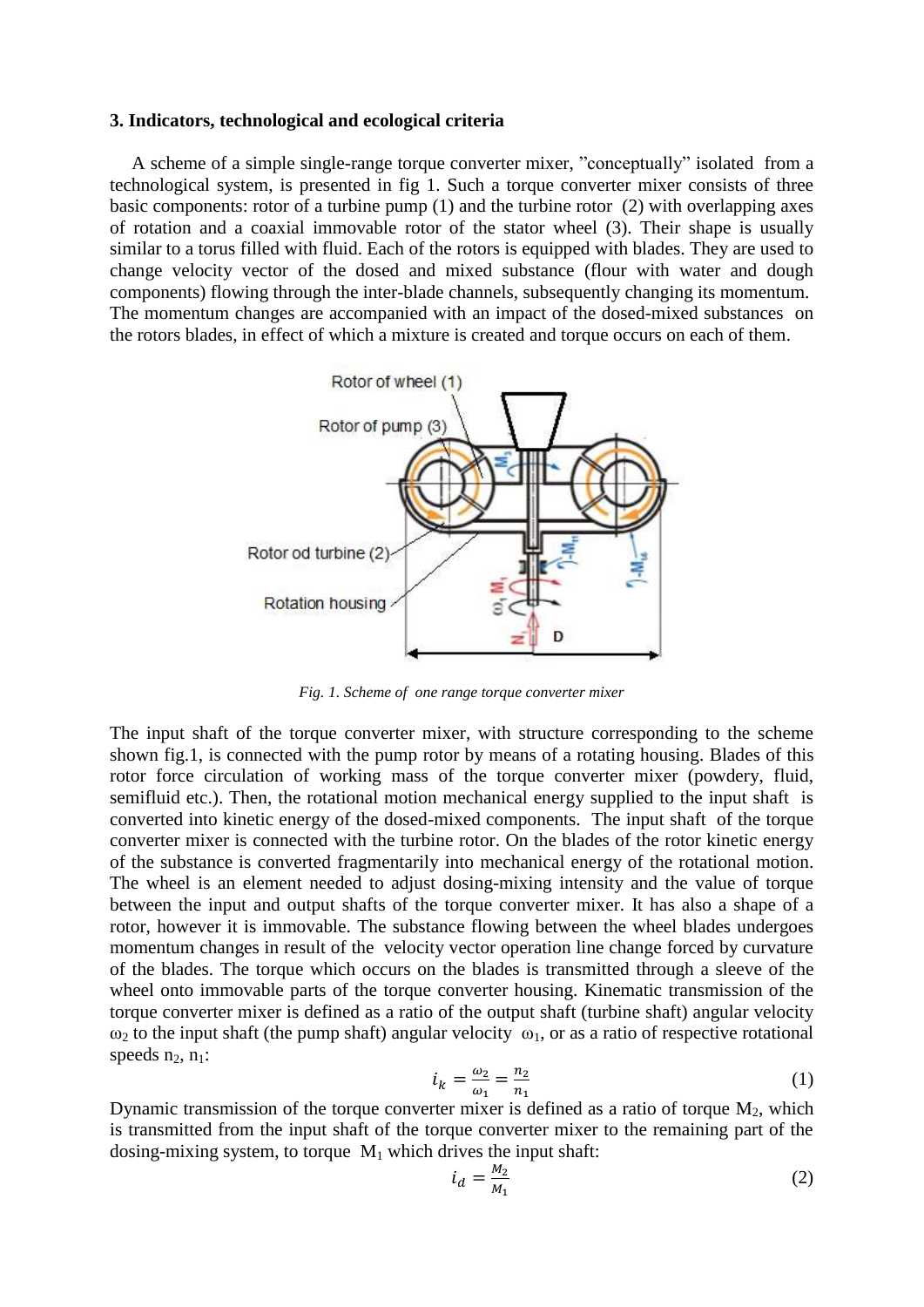Balance of the torque converter mixer in the fixed rotational motion requires the sum of external moments affecting the elements of the mixer, to be equal to (fig. 1) zero:

$$
M_1 + M_3 - M_2 + \sum M_t = 0 \tag{3}
$$

where:

 $M_3$  – torque affecting the wheel from its mounting,

 $\Sigma M_t$  – sum of the torque converter mixer torques, such as moments of friction resistance  $M_{t1}$ ,  $M_{t2}$ ,  $M_{t3}$  in bearings of the shafts and rotational seals and moments of ventilation resistance  $M_{t4}$  of the pump rotor and the rotating housing connected with it.

Determining moment:

$$
M_2 = M_1 + M_3 - \sum M_t \tag{4}
$$

from dependence (3), including the expression obtained in dependence (2), it can be said that the dynamic transmission of the torque converter mixer is described by dependence

$$
i_d = 1 + \frac{M_3 - \sum M_t}{M_1}
$$
 (5)

thus, for regular work conditions of torque converter mixer  $\Sigma M_t \ll M_1$ , it can be assumed that:

$$
i_d \cong 1 + \frac{M_3}{M_1} \tag{6}
$$

the process of dosing-mixing is accompanied with energy dissipation. Its main cause is resistance of poppy seed dough flow through inter-blade channels of the rotors. Power  $N<sub>2</sub>$ received from the turbine shaft is, therefore lower than power  $N_1$  supplied to the pump shaft. Ratio of these powers expresses overall efficiency of a torque converter mixer.

$$
\eta = \frac{N_2}{N_1} = \frac{M_2}{M_1} \cdot \frac{\omega_2}{\omega_1} \tag{7}
$$

It is easy to say, on the basis of dependences  $(1)$ ,  $(2)$  and  $(7)$ , that efficiency of the torque converter mixer can be expressed in the following way:

$$
\eta = i_k \cdot i_d \tag{8}
$$

Torque  $M_1$  needed to drive the pump rotor of the torque converter mixer is proportional to density of the dosed  $\rho_1$  and mixed  $\rho_2(\rho = \rho_1 + \rho_2)$  fluid, the second power of angular velocity  $\omega_1$  of this rotor and the fifth power of its geometric dimensions. It results from dependencies describing the flow of fluid through the rotors of rotating machines and similarities of the dynamic flow through the rotors. The flow of working substance through the rotors of the torque converter mixer is similar in terms of dynamics for different- let them be high enough values of angular velocity and the input shaft different loadings by torque  $M_2$ , if the value of the torque converter mixer kinematic transmission  $i_k$  remains the same. The above mentioned proportionality can thus be substituted by an equality by introducing proportionality coefficient  $\lambda_M$  whose value depends on kinematic transmission, referred to a dimensionless coefficient of torque:

where:

$$
M_1 = \lambda_M(i_d) \cdot \rho \cdot \omega_1^2 \cdot D^2 \tag{9}
$$

D – active diameter of the torque converter mixer which is the highest diameter of the dosed -mixed fluid flow in the pump rotor.

A given torque converter mixer is adjusted to operation with a given fluid, working substance whose density changes in result of temperature changes. Therefore, in the Polish literature a coefficient of moment  $f_M(i_k)$  is used whose physical dimension, according to SI units, is analogical to the dimension of density. This coefficient is accepted to be dimensioned as in the below dependence: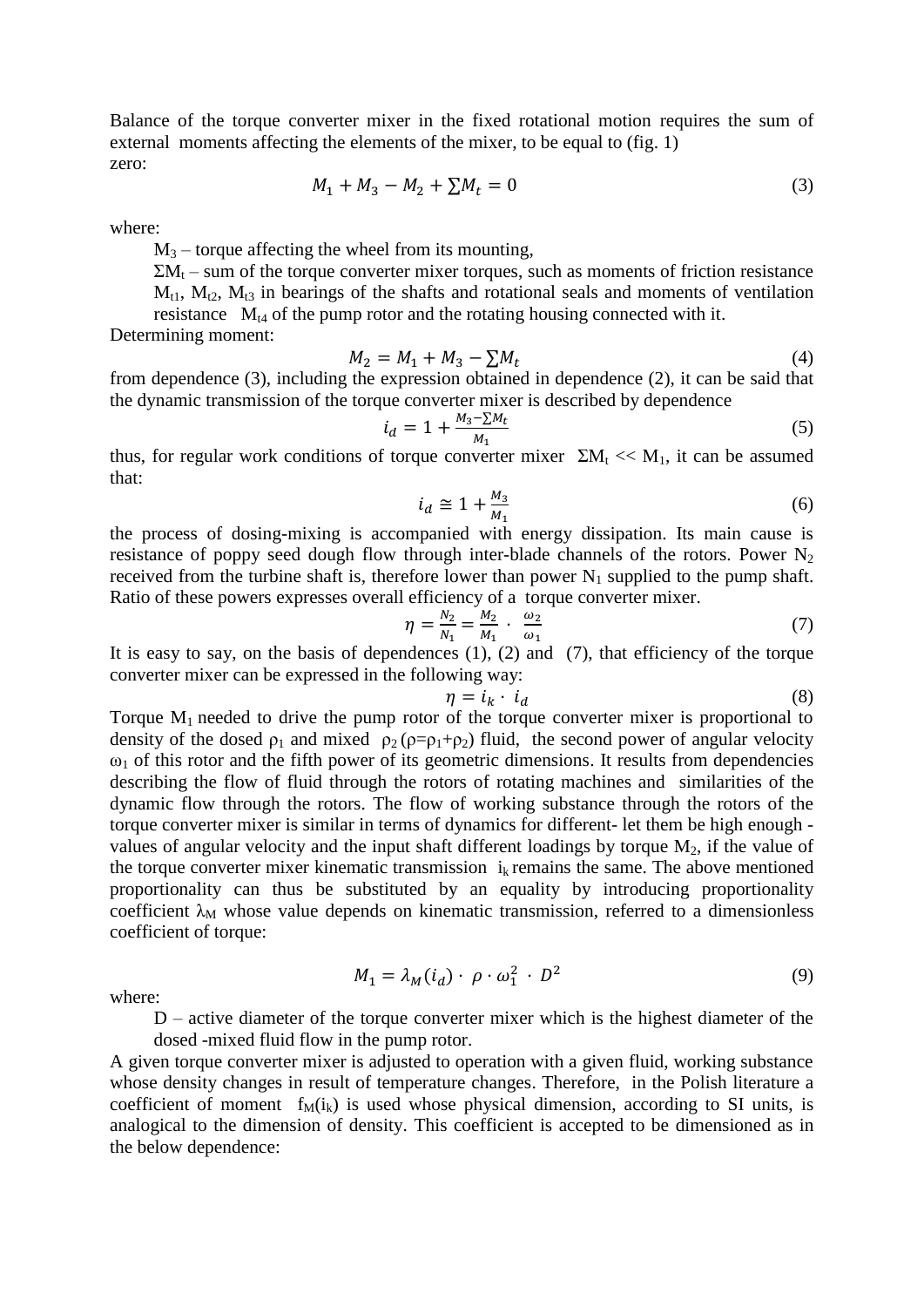$$
f_M = \rho \lambda_M \ , \ \frac{kg}{m^3 \cdot rad^2} \tag{10}
$$

The torque needed to drive the pump rotor of the torque converter mixer can thus be defined on the basis of the dependence:

$$
M_1 = f_M(i_k) \cdot \omega_1^2 \cdot D^2 \tag{11}
$$

It should be noted that for a given mixer – with given geometric dimensions – the value of the moment coefficient remains the same for the same value of kinematic transmission. The value of torque in the pump rotor depends only on the second power of this rotor angular velocity thereby, on the rotational speed of the motor or a subsystem of the system which drives the mixer input shaft. Thus, the process of the moment coefficient dependence on the value of kinematic transmission characterizes unequivocally the torque converter mixer in terms of value of the torque needed to drive its input shaft with a given kinematic transmission.

Dependence (6) shows, that dynamic transmission of the torque converter mixer is higher than unity for such service conditions for which the sense of torque  $M<sub>3</sub>$ , acting on the wheel from its mounting, is the same as the sense of torque  $M_1$  which drives the input shaft. Dynamic transmission reaches the highest value  $i_{dmax}$  for kinematic transmission  $i_k = 0$ , when the turbine rotor is stopped ( $\omega_2 = 0$ ). Value i<sub>dmax</sub> is called coefficient of the torque converter mixer transformation. An increase in the value of  $M<sub>2</sub>$  received form the output shaft causes an increase in the angular velocity of the turbine rotor and an increase in the kinematic transmission. This is accompanied with a drop in  $M_3$  acting on the wheel and a decrease in dynamic transmission. The value of kinematic transmission, for which  $M_1$  driving the pump rotor and  $M_2$  received from the turbine rotor, is called kinematic transmission of coupling  $i_{ks}$ . Dynamic transmission of the torque converter mixer is then equal to unity:  $i_d = 1$ . A point on the mixer characteristics corresponding to kinematic transmission of the coupling is called the point of coupling. In the interval of kinematic transmission values lower than that of coupling  $i_{ks}$  the sense of  $M_3$  is consistent with the sense of the input torque  $M_1$ . Values of dynamic transmission is then higher than unity. In the range of kinematic transmission higher than  $i_{ks}$ the sense of torque  $M_3$  of a one range torque converter mixer is opposite to the input torque M1. Dynamic transmission of the one range converter mixer is then lower than unity and its efficiency decreases rapidly along with an increase in kinematic transmission.

Unit energy consumption can be determined by linking power demand with a unit of dosingmixing, kneading:

$$
E_j = \frac{N_m}{Q_m} , kJ \cdot kg^{-1}
$$
 (12)

where: Ej – unit energy use, J, N·m,  $N_M$  – power of torque converter mixer (mixing), W, Q  $-$  mass efficiency of mixing,  $g \cdot s^{-1}$ .

Ecological efficiency of dosing-mixing [7, 18]

$$
e_{EKO} = \frac{\Delta E_{EKO}}{K_{EKO}} = \frac{E_{ur}}{m_{CO_2}},\tag{13}
$$

where:

*eEKO* – indicator of ecological efficiency,

*KEKO* – expenditures of natural resources

*ΔEEKO* - increase in ecological benefits

 $E_{ur}$  – average yearly ecological benefit (eliminated emissions),  $g_{ekw}CO_2$ ·kg<sup>-1</sup> of dough  $m_{CO2}$  – average yearly expenditures of emission  $g_{ekw}CO_2$ ·kg<sup>-1</sup> of dough.

#### **4. Discussion of results, eco-technological solution**

Water absorption of flour obtained in the laboratory  $-54.5\%$  for 500 j.u. Consistency of the dough assumed by a technologist - 350 j.u. Conclusion: It is necessary to add 57.3 liters of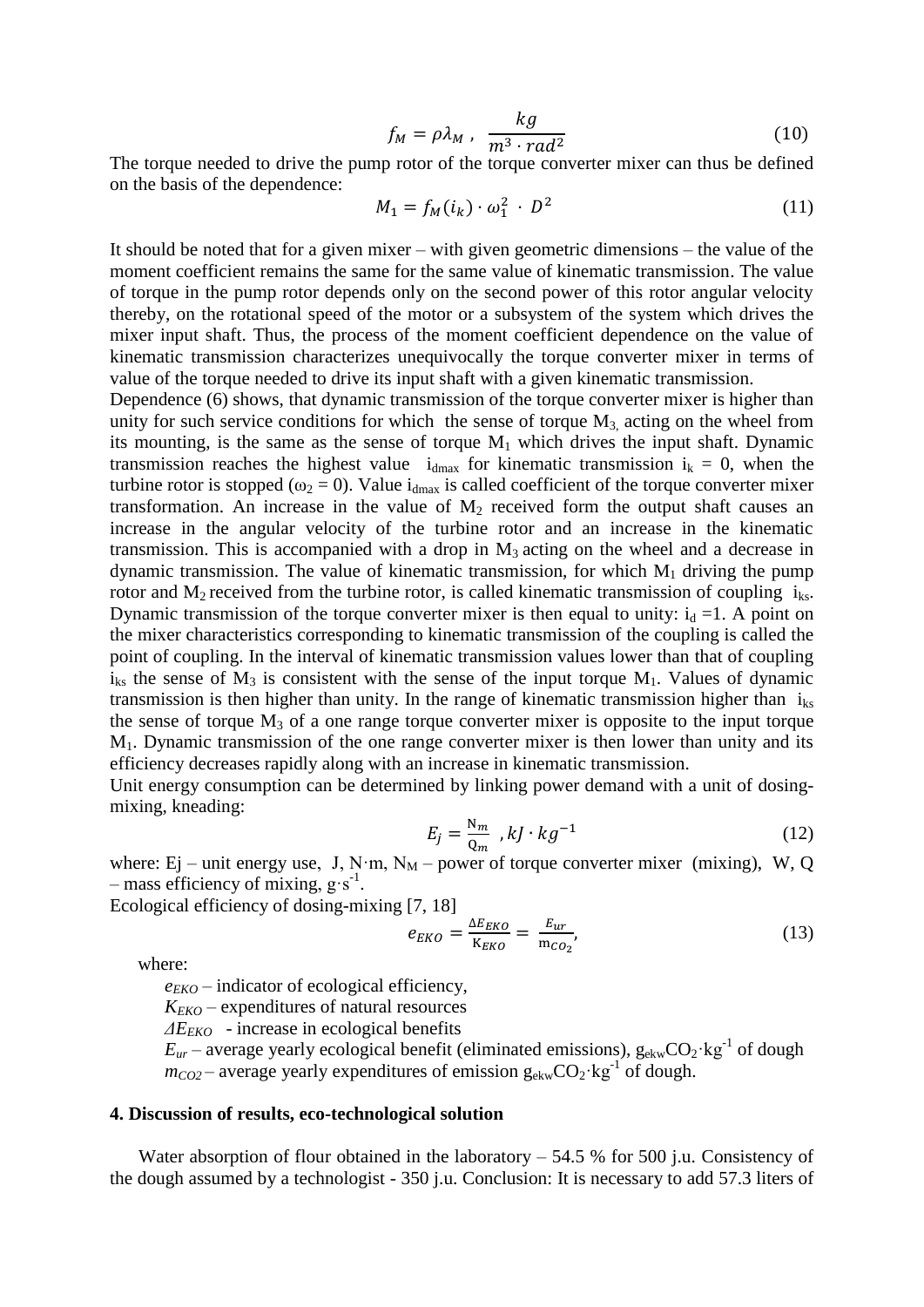water per 100kg of wheat flour for tests of 54.5% water absorbance in order to provide the assumed functional consistency (350 j.u.). The methodology for tests of '0' material assumed preparation of dough from 140 g of the tested wheat flour, 2.5 g of yeasts and 2 g of salt and 80 ml of water.

Table 2 shows mean values of kinetic transmission of the torque converter mixer as a ratio of the output shaft angular velocity (turbine shaft)  $\omega_2$  to the input shaft (pump shaft) angular velocity  $\omega_1$ . Dynamic transmission of the torque converter mixer - as a ratio of torque M<sub>2</sub>, transmitted from the output shaft further to the remaining part of the dosing-mixing system- to  $M_1$  driving the input shaft. Efficiency of torque converter mixer - as a product of kinematic and dynamic transmission. Torque  $M_1$  is needed to drive the pump rotor of the torque converter mixer (proportional to the mixed substance density, second power of angular velocity  $\omega_1$  of this rotor and the fifth power of its geometric dimensions). Unit energy consumption  $E_i$  – linking the power demand with efficiency unit of the substance mixing, kneading.

| No. | <b>Substance</b> | Kinematic<br>transmission | <b>Dynamic</b><br>transmissio<br>n,- | Efficiency, - | Input<br>moment,<br>$N \cdot m$ | <b>Energy</b><br>consump<br>tion, $J \cdot g$ | Emisssivity<br>CO <sub>2</sub><br>$g_{\rm ekw}CO_2$ · $kg^{-1}$ |
|-----|------------------|---------------------------|--------------------------------------|---------------|---------------------------------|-----------------------------------------------|-----------------------------------------------------------------|
| ı.  | Air              | 0.98                      |                                      |               | 144.52                          | U                                             |                                                                 |
| 2.  | Water            | 0.92                      | 0.11                                 | 0.10          | 229.33                          | 0                                             |                                                                 |
| 3.  | Flour            | 0.95                      | 0.52                                 | 0.49          | 189.48                          |                                               |                                                                 |
| 4.  | Flour<br>dough   | 0.87                      | 0.96                                 | 0.84          | 677.50                          | 1.7615                                        | 150                                                             |

*Tab. 2. Mean values of the dosage-mixing, mixing components/substances of flour dough*

Mean values of the torque converter mixer kinematic transmission, as a ratio of the output shaft angular velocity (turbine shaft)  $\omega_1$  to input shaft (pump shaft), in the function of service loads were found to be decreasing for the considered substances: air, water, flour, flour dough (from dosing through mixing, kneading to obtain a ready structure). Neutral motion (air between pump-turbine, like for water and flour), mixing motion and kneading motion were considered to be loads. Dynamic transmission of the torque converter mixer - as a ratio of torque  $M_2$ , torque  $M_1$  which drives the input shaft, increases in the function of service loads of the mixing and kneading motion, and reaches value close to unity for a given state of dough mixing. Efficiency, as a product of kinetic and dynamic transmission, also reaches the highest value - for the highest functional loads (flour dough). Torque  $M_1$  of the mixer pump exhibits appropriate sensitivity to the mixed substance density changes (higher for water and lower for dry flour), under conditions of the rotor stable angular velocity ( $\omega_1$ =const) and its constant diameter (D=const)). Unit consumption of energy  $E_i$  – depends on the mass productivity and appears only for flour dough mixing  $(E_j=1,7615 \text{ J} \cdot \text{g}^{-1})$ .

In order to achieve the assumed satisfactory states **detailed problems have been solved providing better results** (by 10-40)%) than had been expected for the new, innovative technical conditions (innovative designs of machines and devices designs, new mechanicalchemical-thermal processing parameters) of the product preparation and manufacturing to reach the state assumed in the design including :

- 1. high quality of the product (different application ways),
- 2. high efficiency of the process (unit energy consumption  $E_i < 100$  kJ·kg),
- 3. high safety of the product and process impact (zero-balance emission) (emission  $CO<sub>2</sub>$ ,150  $g_{\text{ekw}}CO_2$ ·kg<sup>-1</sup> of dough).

It is possible by means of algorithms to find in the auto-regulatory such technical conditions: intensity of the feed dosing  $(q_{pi}$ , with specified parameters: average dimension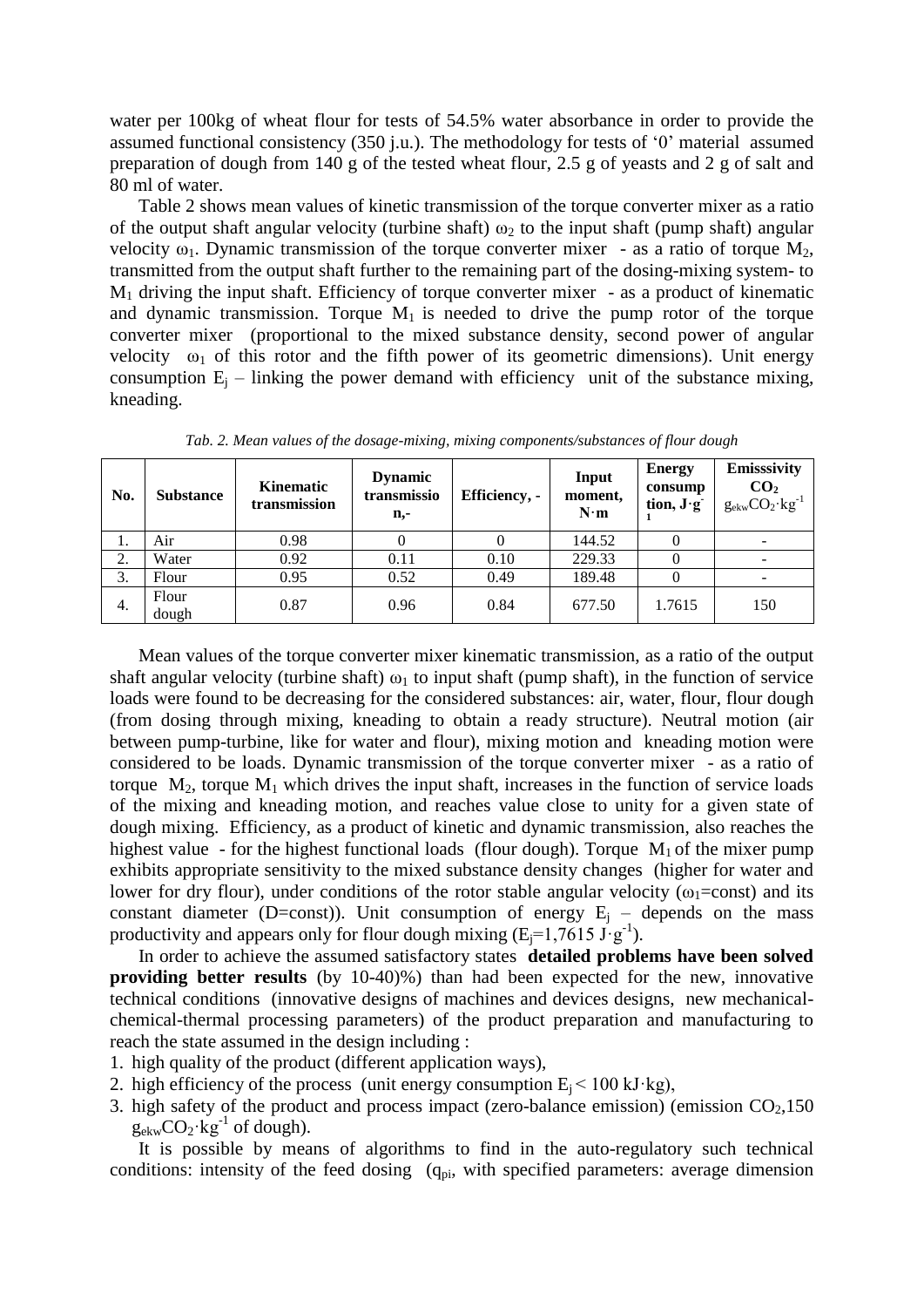$d_{pk}$ , wetness  $w_{pk}$ ), velocity of angular velocity of rotors with nozzles, that the indicators of kinematic and dynamic unevenness reach values from the permissible interval: (1.44- 18.36)%.

# **5. Summary and conclusions**

To sum up it needs to be said that this research method is of universal character for: improvement of technical parameters regardless of their function and purpose; reduction of detrimental effect to the environment (natural and technological environment); extension of knowledge needed in design and construction of new engineering objects and improving the culture of their utilization.

The importance of modern metrology LABVIEW (including smart metering) and data communications in the development of systems should also be highlighted. The computer aided experimenting makes it possible to perform continuous measurements of different electrical and nonelectrical quantities ( CAE standards ).

The most important progress in the field of eco-technological evaluation the dosing mixing, kneading concept has been reported in data analysis techniques whose results assist designers in making decisions. Owing to the development of micro-processing systems and availability of high volume static and dynamic memories it is possible to use time consuming analytical technologies based on artificial intelligence such as neuron networks and genetic algorithms.

The assumption that methodological development needs to be based on the rules of control and compensation of experimental states turned out to be very important. It needs to be stressed that the distinctive features of the method for accomplishment of two project goals are: clearly defined goals oriented to development of innovative concepts for dosing-mixing and hydrokinetic kneading; dynamics and continuity of operation; versatility; application of advanced analytical methods; systematic verification of the achieved results.

The assumed goals have been achieved using an efficiency model of unit energy consumption, efficiency of the process for the needs of autonomous operation; selected indicators were determined experimentally: the product quality, efficiency of the process, safety of the product and process of mixing and kneading to be used in the function of adjustment to developmental activities.

Engineering of dosing-mixing and kneading is a broad issue so far dealt with on the basis of fragmentary experiences gained in technical disciplines and achievements of cognitive science. A possibility of providing a solution to vast problems of functional characteristic uniformity has been discussed (under engineering conditions ).

*Research project of Marshal's Office of Śląski Region: "Development of separate components of innovativeness for laboratory tests technologies ", Katowice 2016-2018*

# **References**

- [1] Ambroziak Z., 1976, Próby optymalizacji właściwości reologicznych ciasta w oparciu o regulację procesów fizycznych i biochemicznych, Zagadnienia Piekarstwa 2, Zakład Badawczy Przemysłu Piekarskiego CZSS "Społem", Warszawa.
- [2] Banecki H., Sadkiewicz K., Zaborowski S.: Oznaczanie właściwości technologicznych mąki i drożdży za pomocą fermentografu typu BZS. Przegląd Piekarski i Cukierniczy Nr 9 (1977), s. 164 – 165.